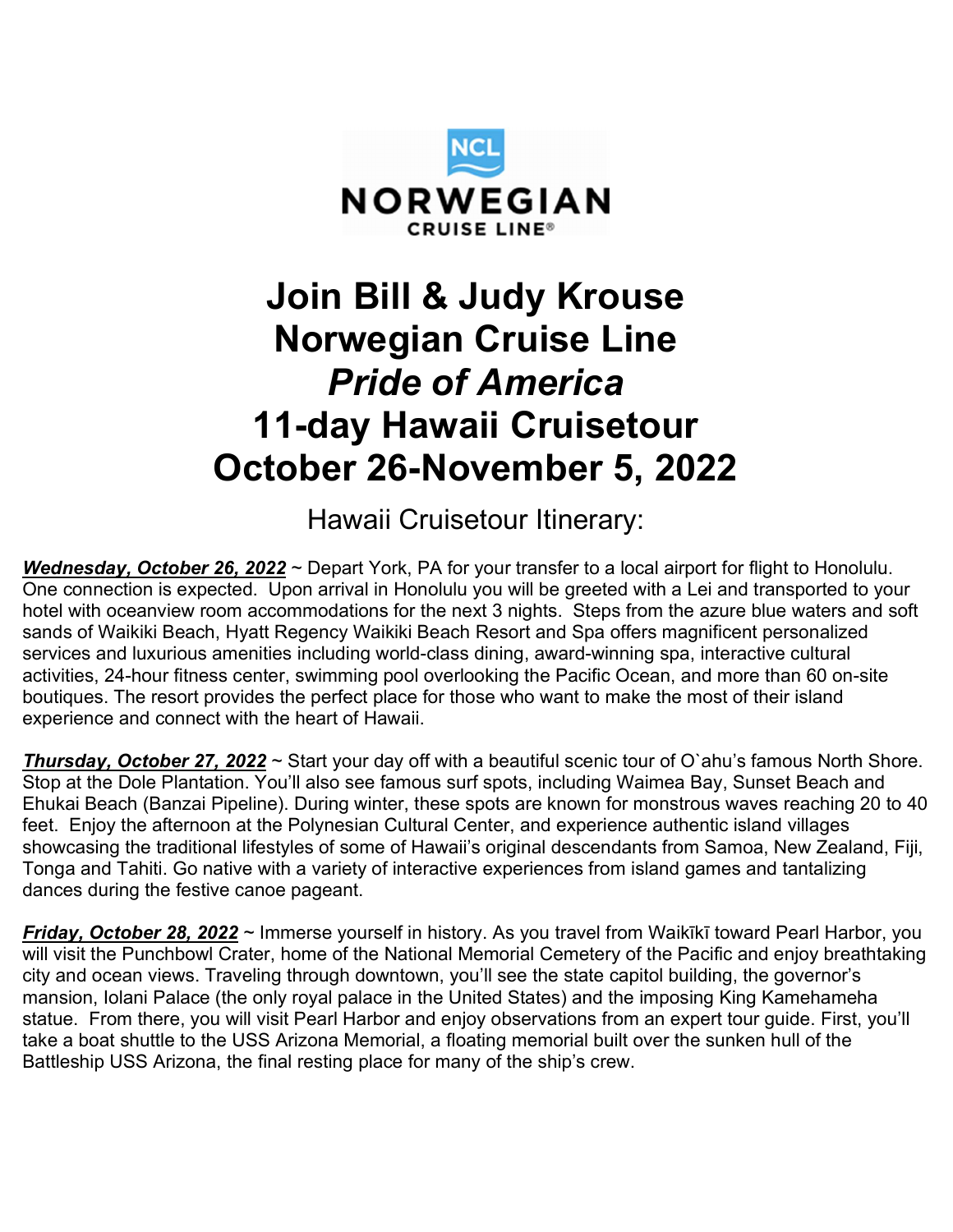You'll then tour the USS Bowfin, the submarine known as the "Pearl Harbor Avenger," and get a close look at its torpedo room, engine room and sleeping quarters. Then you'll have the chance to explore the decks of the 60,000-ton battleship USS Missouri. Don't miss the Surrender Deck on "Mighty Mo," where General MacArthur accepted the unconditional Japanese surrender that ended World War II. Your afternoon continues at the Pacific Aviation Museum, within former WWII airplane hangars on Pearl Harbor's Ford Island. Experience exhibits showcasing the stories behind WWII fighter planes and bombers. Plus see planes like an authentic Japanese Zero as well as a B-25B bomber, the planes used in 1942 during the Tokyo Raid.

Saturday, October 29, 2022 ~ Spend another day exploring O'ahu's beautiful outdoors. After checking out of your hotel, your luggage will be taken directly to Pride of America. Your day continues at Kualoa Ranch. Enjoy a scenic drive showcasing the mystical and dramatic cliffs along the Ko`olau Mountain Range and gorgeous ocean views, and you'll see why this part of O`ahu has been the location for numerous television shows and Hollywood Motion Pictures. During your time at Kualoa Ranch, step back in time and learn how ancient Hawaiians lived and thrived as a people. Enjoy interactive experiences showing the many uses of the taro plant, ti leaves and other plants that were brought to the Hawaiian Islands on double hulled canoes by the early Polynesian settlers. Witness the process of turning taro roots into poi, learn the cultural history of hula, and try your hand at learning an authentic hula dance as well as making leis out of native plants. After lunch and movie tour, you'll transfer directly to the Port of Honolulu. From there, you will board Pride of America for your amazing 7-Day Hawai'i cruise, a chance to journey through the rest of the islands and further explore the Aloha State in all its majesty.

**Sunday, October 30, 2022**  $\sim$  A surplus of natural splendor and the genuine hospitality of its people have helped to make Maui Hawaii's second most popular island. Explore the fascinating history of the town of Lahaina. Plant yourself on a pristine beach, or play one of the world's most beautiful golf courses. Check out our amazing Hawaii itinerary. This evening we will enjoy Maui's most authentic Hawaiian lu`au with traditional hula and feast.

Monday, October 31, 2022  $\sim$  An extra day to explore the island of Maui before departing this evening.

**Tuesday, November 1, 2022** ~ The entire city of Hilo is like one giant greenhouse with spectacular tropical flowers at every turn. Visit the town's well-preserved historic buildings, which date back to the turn of the century and showcase Hawaii's unique architecture. Just 30 miles away the Hawaii Volcanoes National Park is the home of the active Kilauea Volcano

Wednesday, November 2, 2022 ~ Kona offers the quintessential Hawaii experience. Sunny, warm weather and crystal blue waters entice visitors to partake in a variety of surfside fun. Snorkel amongst a kaleidoscope of tropical marine life. Take a surfing lesson, a kayaking trip or head out to deeper waters for some deep-sea fishing.

**Thursday, November 3, 2022** ~ Named after the Wiliwili trees, which once lined its picturesque harbor, this lovely port of Kaua`i is your gateway to what many believe to be Hawaii's most beautiful island. On "The Garden Island," nature is truly the star, from the dramatic mountains of Kokee to the cool rainforests of Haena. And the tradition of the luau adds lively entertainment unique to Hawaii.

**Friday, November 4, 2022**  $\sim$  An extra day to explore the island of Kauai before departing in the afternoon and cruising the Napali Coast.

Saturday, November 5, 2022 ~ Cruise ends and we say "Aloha" to Hawaii and depart on our flight home.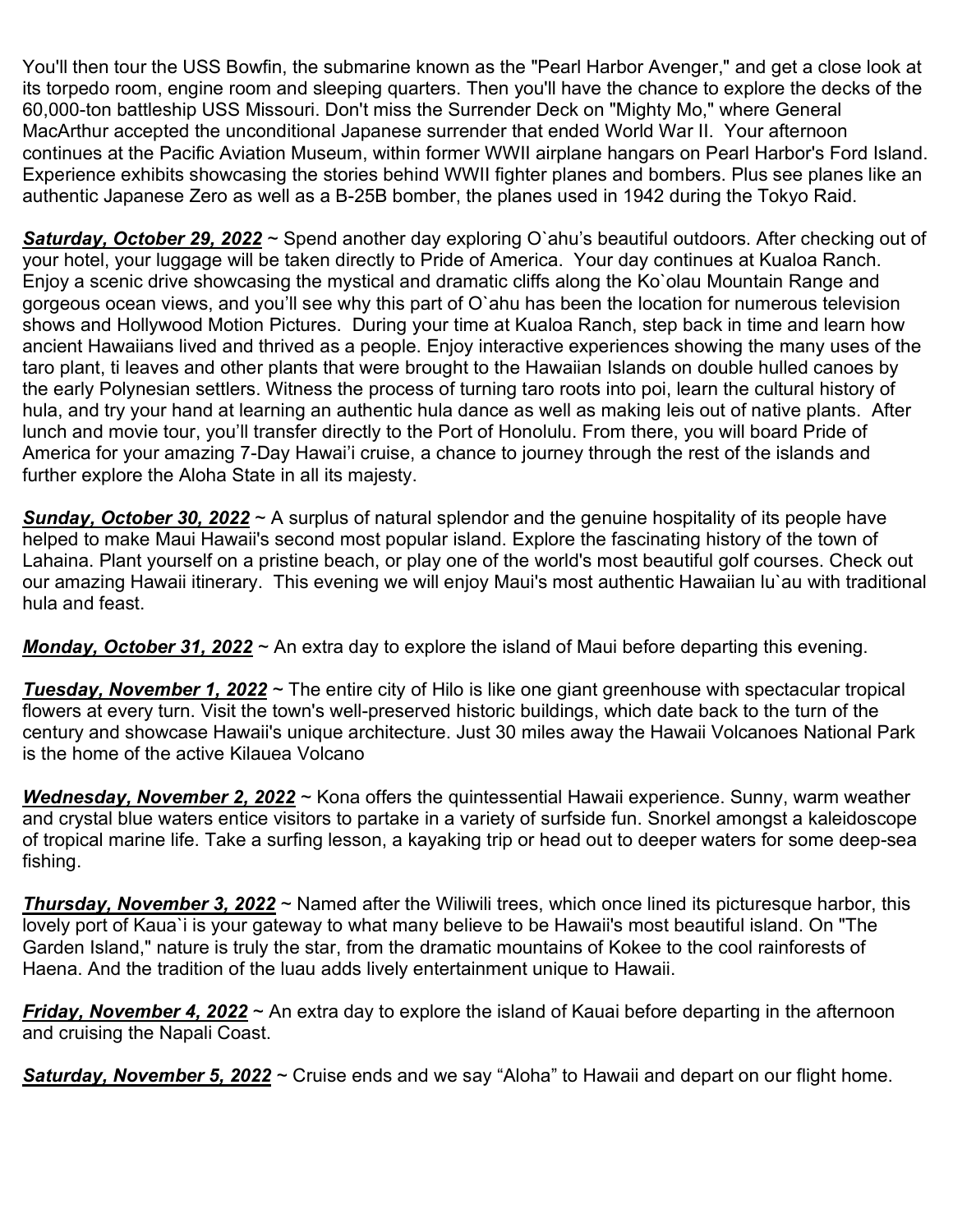# Group Prices: Interior - \$6075 per person Oceanview - \$6204 per person Balcony - \$6831 per person

Cruise rates are capacity controlled in U.S. dollars, per guest and based on double occupancy. Government taxes/fees are included. Rates are subject to change without prior notice.

**Group Inclusions:** Round-trip Transfers between York & local airport including Driver Gratuity; Round-trip flights to Honolulu, Hawaii; Lei Greeting upon arrival in Honolulu; Transfer from Honolulu Airport to Hotel including Driver Gratuity; 4 nights Honolulu hotel accommodations in an oceanview room; Scenic Tour of O'ahu's North Shore and South Shore; Polynesian Cultural Center; Pearl Harbor Tour including: USS Arizona Memorial, USS Bowfin, USS Missouri, Pacific Aviation Museum, and the National Memorial Cemetery of the Pacific; Kauloa Ranch Tour; Transfer from Honolulu Hotel to the Cruise Port; 7 nights cruise accommodations; Old Lahaina Luau with Transportation; Cruise Staff Gratuities; \$100 per cabin Onboard Credit; Transfer from Cruise Port to Honolulu Airport including Driver Gratuity; Bill & Judy Krouse as Escorts throughout vacation

# Group Amenities (per cabin):

Inside cabin  $\sim$  choice of 2 amenities Oceanview & Balcony cabin  $\sim$  receive all 4 amenities

# Amenities:

Hawaii Beverage Package\* ~ Includes a variety of beverages up to \$15 USD retail price. Also includes fountain soda, freshly squeezed juice, bottled water (flat and sparkling), non-alcoholic beer, and specialty coffee (limited to dining rooms only). Hawaii Beverage Package does not include: specialty coffee outside of the restaurants, room service, mini bar purchases, or vending machines. Any items over \$15 will receive an \$15 discount and the guest will be charged the difference to their account.

Ultimate Dining Package<sup>\*</sup>  $\sim$  Dine in a specialty restaurant 2 nights without surcharge

\$50 Shore Excursion Credit

250 Minute Internet Package

\*Guest is responsible for 20% gratuities on the retail value of the Beverage and Ultimate Dining Packages

Note: Proof of citizenship in the form of a state-issued photo ID (driver's license) or valid Passport is required. Names must appear on documents exactly as appearing on Passport. Passport forms are available online at http://travel.state.gov/passport, pick-up at your local post office, or contact Krouse Travel.

### Payment Schedule:

A Deposit of \$500 per person is required at time of booking. Final Payment is due June 17, 2022.

### Trip Cancellation insurance is strongly

recommended and available for purchase through Krouse Travel. Please call to request information.

### Cancellation Schedule:

Space cancelled after final payment will be subject to the cancellation penalties listed below: 120 or more days prior to departure = \$50 penalty 119-91 days prior to departure = 25% of total cost 90-61 days prior to departure = 50% of total cost 60-31 days prior to departure = 75% of cruise cost 30 days or less prior to departure = No Refund Air is non-refundable/non-transferable after purchase!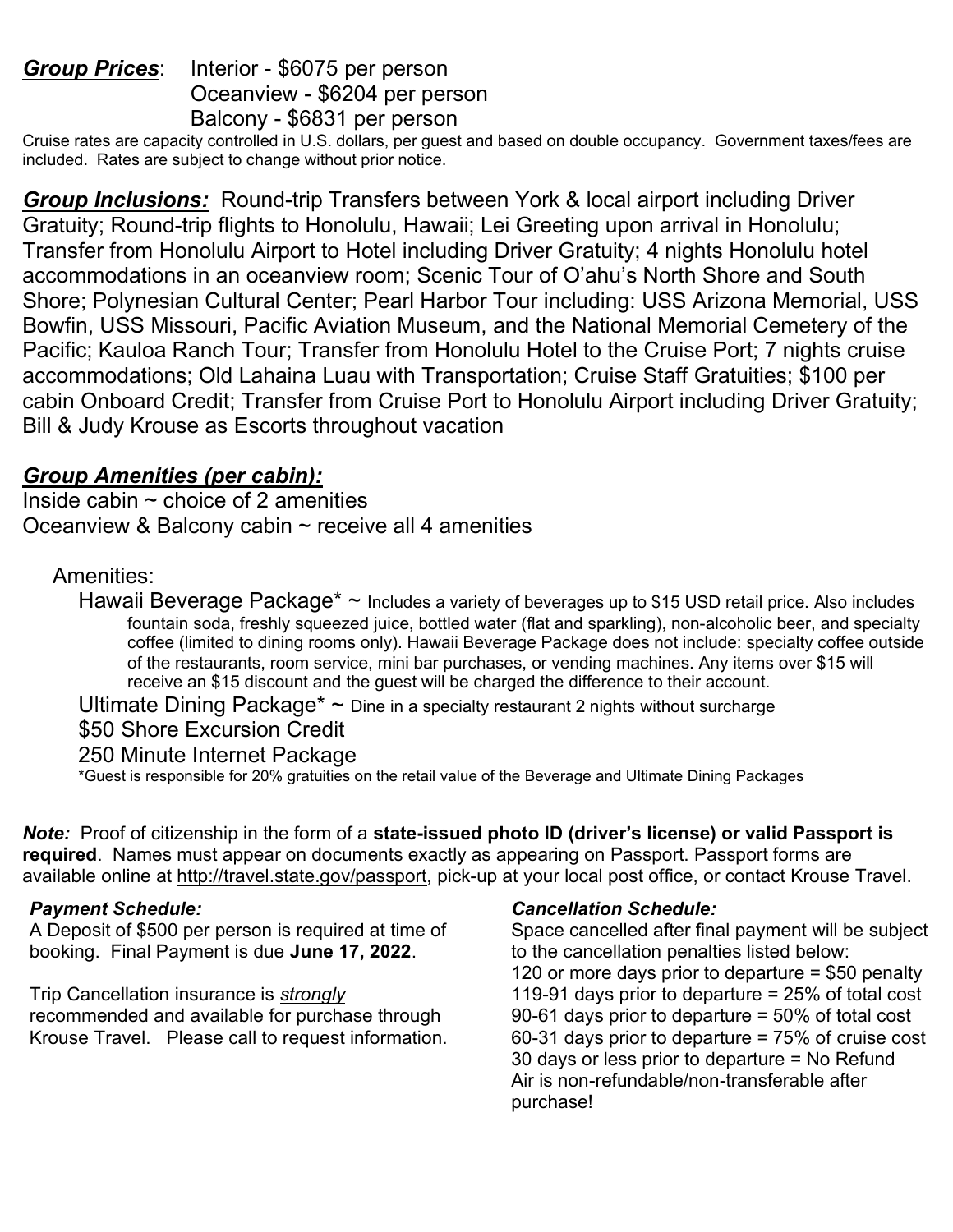| Norwegian - Pride of America - Hawaii<br>October 26-November 5, 2022                                                                                                                                                   |
|------------------------------------------------------------------------------------------------------------------------------------------------------------------------------------------------------------------------|
| For more information or to reserve your space, please contact:<br>Krouse Travel, 1284 Greensprings Drive, York, PA 17402<br>kgetz@krousetravel.com / 717-244-6410                                                      |
| Enclosed, please find my check (payable to Krouse Travel) OR charge my credit card below.<br>Please mail, email or phone your reservation to Krouse Travel at the above address.                                       |
| Mastercard: Visa: Discover: Card Number: 2008. And Discover: Card Number: 2008. All Allen Contains and Discover                                                                                                        |
|                                                                                                                                                                                                                        |
|                                                                                                                                                                                                                        |
| Passenger 1 (Legal name as stated on Driver's License/Passport)                                                                                                                                                        |
| Name: Last<br>First<br>Middle                                                                                                                                                                                          |
|                                                                                                                                                                                                                        |
|                                                                                                                                                                                                                        |
| Phone (cell) ___________________________ (home)_________________________________                                                                                                                                       |
|                                                                                                                                                                                                                        |
| Email Address: The Commission of the Commission of the Commission of the Commission of the Commission of the C                                                                                                         |
| <b>Passenger 2 (Legal name as stated on Driver's License/Passport)</b>                                                                                                                                                 |
| Last<br>First<br>Middle                                                                                                                                                                                                |
| Date of Birth <b>Exercise 2018</b>                                                                                                                                                                                     |
| Accommodations: Cruise Category □ Inside<br>$\Box$ Oceanview<br>$\Box$ Balcony<br>$\Box$ Single $\Box$ Triple $\Box$ Quad<br>$\Box$ Double                                                                             |
| Amenities: (please choose 2 if you are booking an inside cabin)<br>□ Hawaii Beverage Package<br>□ Ultimate Dining Package<br>□ Shore Excursion Credit<br>□ Internet Package                                            |
|                                                                                                                                                                                                                        |
|                                                                                                                                                                                                                        |
|                                                                                                                                                                                                                        |
| $\Box$ YES, I would like to purchase travel protection insurance<br>□ NO, I am not interested in travel protection insurance and acknowledge that I have been offered this<br>coverage, but choose to decline.<br>Date |
| RESPONSIBILITY: Krouse Travel and Norwegian Cruise Line act only as agents for the various transportation companies,                                                                                                   |